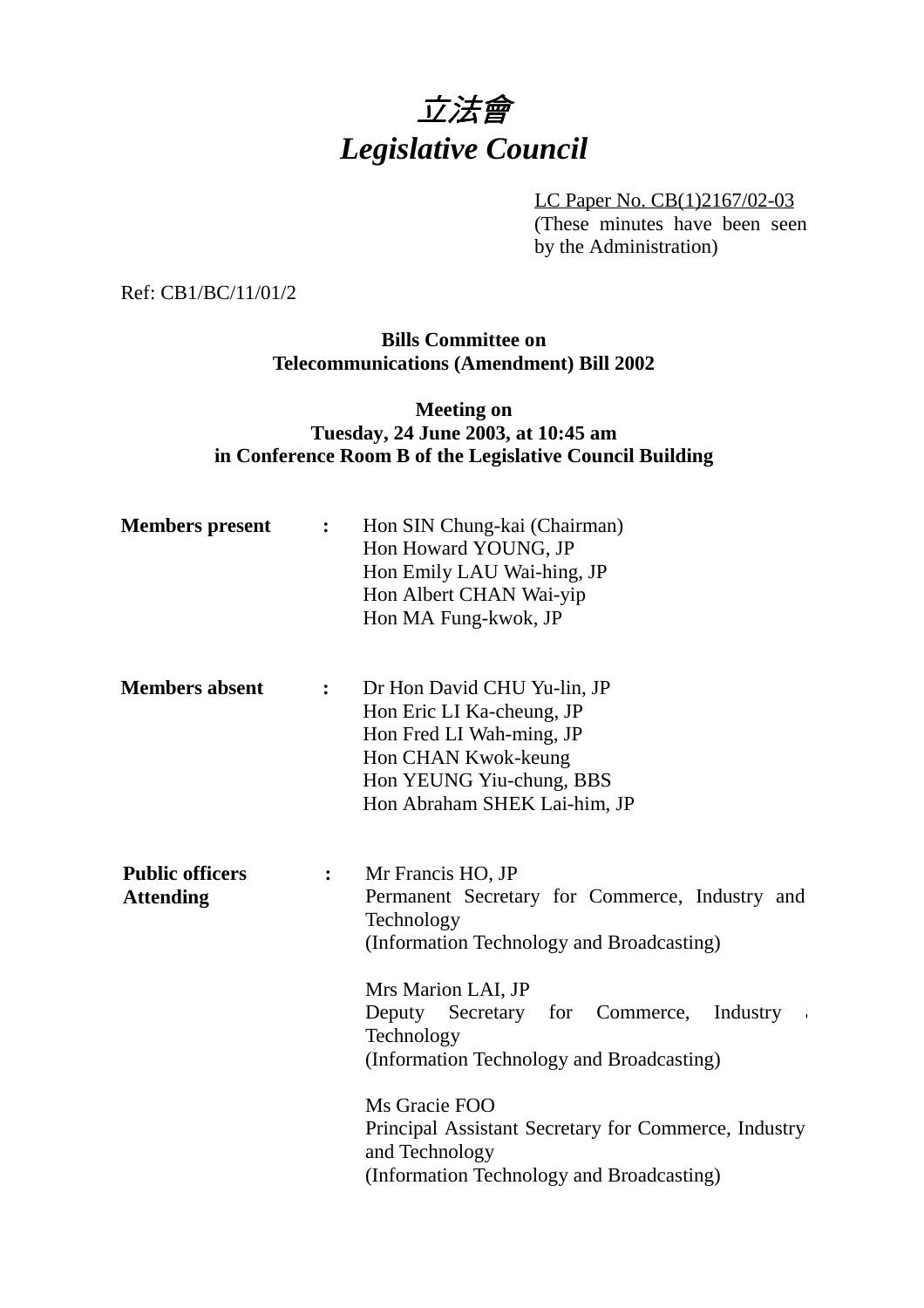|                              |              | Miss Linda SO<br>Assistant Secretary for Commerce, Industry and<br>Technology<br>(Information Technology and Broadcasting) |  |
|------------------------------|--------------|----------------------------------------------------------------------------------------------------------------------------|--|
|                              |              | Mr M H AU, JP<br>Deputy Director-General of Telecommunications                                                             |  |
|                              |              | Mr Edward WHITEHORN<br>Head, Competition Affairs Branch, Office of the<br><b>Telecommunications Authority</b>              |  |
|                              |              | Mr Michael LAM<br>Senior Government Counsel, Department of Justice                                                         |  |
| <b>Clerk in attendance :</b> |              | Miss Polly YEUNG<br>Chief Assistant Secretary (1)3                                                                         |  |
| <b>Staff in attendance</b>   | $\mathbf{L}$ | Miss Connie FUNG<br><b>Assistant Legal Adviser 3</b>                                                                       |  |
|                              |              | Ms Debbie YAU<br>Senior Assistant Secretary (1)1                                                                           |  |

## **I Confirmation of minutes**

LC Paper No.  $CB(1)2048/02-03$  - Minutes of  $14<sup>th</sup>$  meeting on 13 June 2003

**1** The minutes of the meeting on 13 June 2003 were confirmed.

## **II Committee Stage Amendments proposed by the Administration**

| LC Paper No. $CB(1)2067/02-03(01)$ - Latest version of the proposed |                                       |
|---------------------------------------------------------------------|---------------------------------------|
| (tabled at the meeting and                                          | section $32N(1A)$ (Amendments made    |
| subsequently issued to members on                                   | to the Administration's Committee     |
| 25 June 2003)                                                       | Stage Amendments are shown in         |
|                                                                     | Revision Mode) provided by the        |
|                                                                     | Administration                        |
|                                                                     |                                       |
| LC Paper No. $CB(1)2052/02-03(01)$ - Updated marked-up copy of the  |                                       |
| (replacement sheets tabled at the                                   | Committee Stage Amendments            |
| meeting were subsequently issued to                                 | proposed by the Administration (as    |
| members on 25 June 2003 vide LC                                     | at 20 June 2003) to the Bill prepared |
| Paper No CB(1)2067/02-03)                                           | by the Legal Service Division         |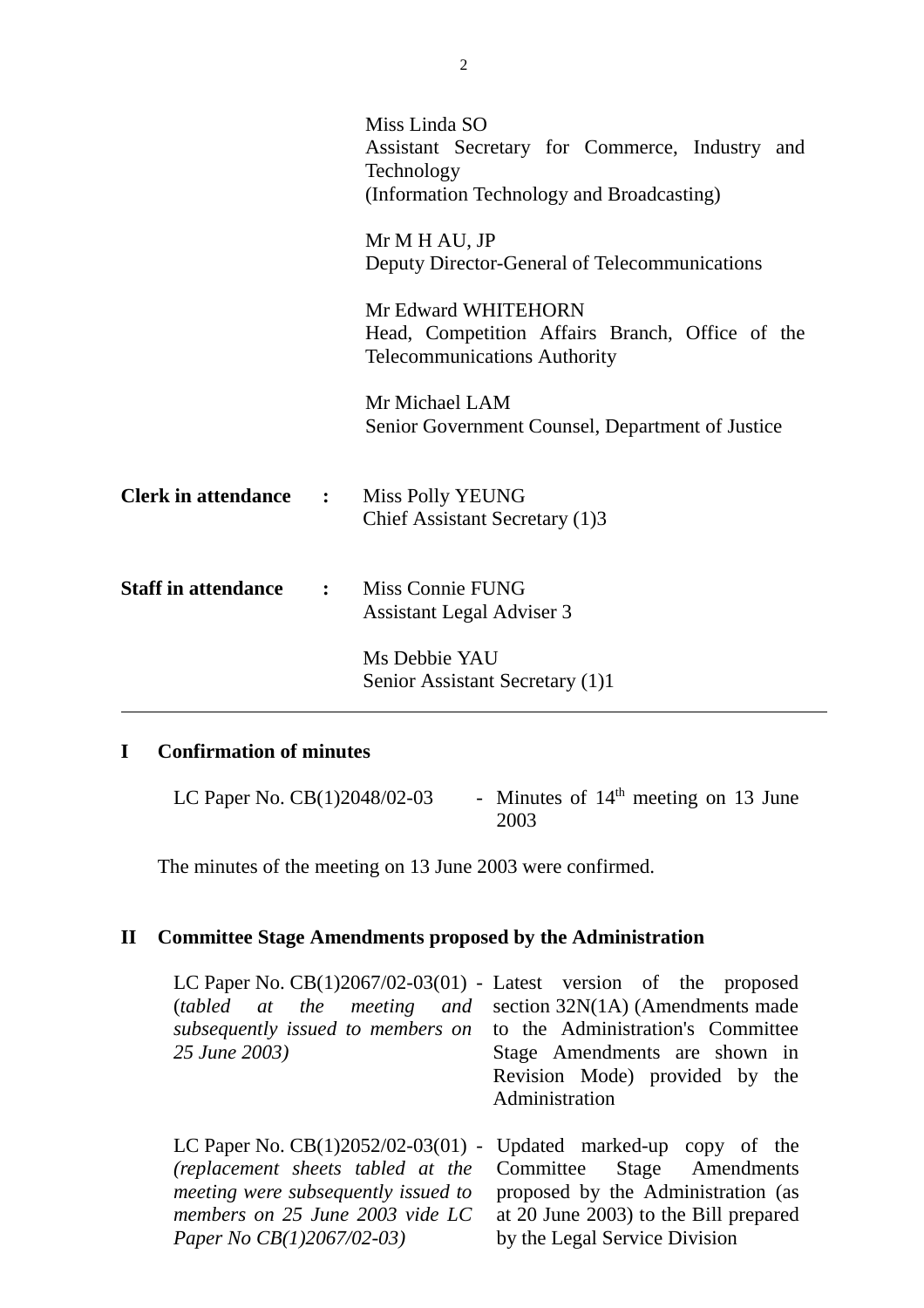*(Chinese version tabled at the meeting and subsequently issued to members on 25 June 2003 vide LC*

*Paper No CB(1)2067/02-03)*

LC Paper No. CB(1)1939/02-03(01) - "Major issues covered by the Administration's original and additional proposals and the proposed CSAs by Hon SIN Chungkai" prepared by the Legislative Council Secretariat (revised, as at 23 June 2003)

LC Paper No. CB(1)2052/02-03(02) - Additional Committee Stage *(replacement sheets tabled at the meeting were subsequently issued to members on 25 June 2003 vide LC Paper No CB(1)2067/02-03)* Amendments proposed by the Administration (as at 20 June 2003)

- LC Paper No. CB(1)2020/02-03(01) Additional Committee Stage Amendments proposed by the Administration (English version only)
- LC Paper No. CB(1)2020/02-03(02) Administration's response to Committee Stage Amendments proposed by Hon SIN Chung-kai (English version only)
- LC Paper No. CB(1)2020/02-03(03) Letter from Consumer Council dated 18 June 2003 on Regulation of Mergers and Acquisitions in the Telecommunications Market (English version only)
- LC Paper No. CB(1)2006/02-03(01) Committee Stage Amendments proposed by Hon SIN Chung-kai (as at 17 June 2003) (English version only)
- LC Paper No. CB(1)1934/02-03(01) Note on Thresholds Adopted by Competition Authorities in Examining Mergers and Acquisitions in Overseas Jurisdictions provided by the Administration)
- LC Paper No. CB(1)1955/02-03(02) Letter from the telecommunications operators on "Response to the Administration's note on Thresholds Adopted by Competition Authorities in Examining Mergers and Acquisitions in Overseas Jurisdictions" (English version only)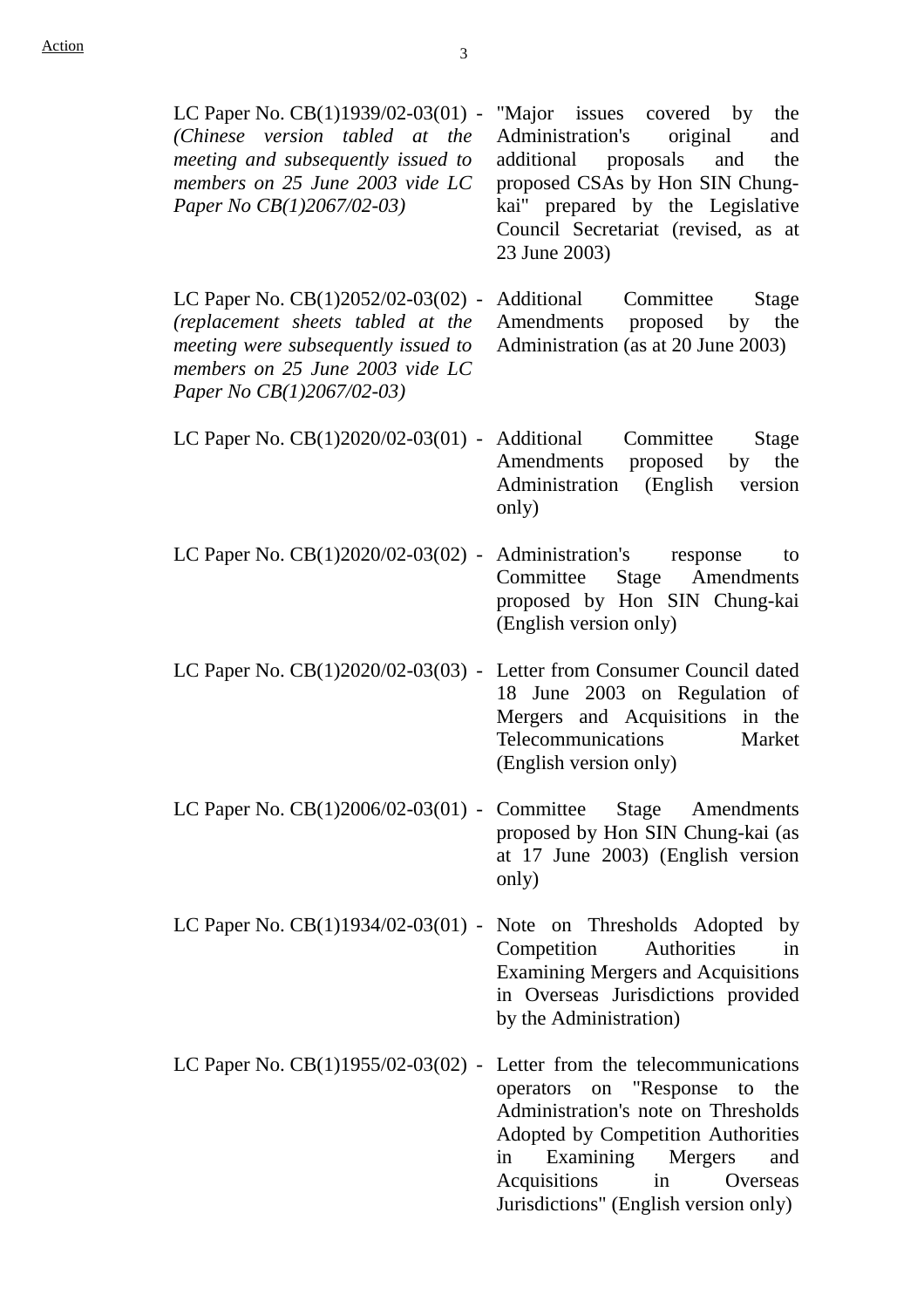| LC Paper No. $CB(1)1903/02-03(02)$ - Powerpoint presentation material on | the Bill provided by Hon SIN<br>Chung-kai                                                                                 |
|--------------------------------------------------------------------------|---------------------------------------------------------------------------------------------------------------------------|
| LC Paper No. $CB(1)1903/02-03(03)$ - Letter from Consumer Council dated  | June 2003 on Regulation of<br>9<br>Mergers and Acquisitions in the<br>Telecommunications Market<br>(English version only) |
| LC Paper No. $CB(1)1858/02-03$                                           | - Report of the Bills Committee for<br>the House Committee meeting on 6<br>June 2003                                      |
| LC Paper No. $CB(3)593/01-02$                                            | - The Bill                                                                                                                |

2. The Bills Committee deliberated. (Index of proceedings attached at **Appendix)**

3. The Bills Committee requested the Assistant Legal Adviser 3 (ALA3) to scrutinize the Chinese version of the Committee Stage Amendments (CSAs) proposed by the Administration and to examine the drafting aspects of the Bill.

> (*Post-meeting note*: ALA3 subsequently confirmed that the English and Chinese versions of the CSAs proposed by the Administration were in order from the drafting point of view.)

4. Members in general had not raised objection to the additional CSAs proposed by the Administration. They agreed that the Chairman of the Bills Committee would report to the House Committee on 27 June 2003 supporting the resumption of Second Reading debate of the Bill on 9 July 2003.

#### **III Any other business**

5. There being no other business, the meeting ended at 12:08 pm.

Council Business Division 1 Legislative Council Secretariat 8 July 2003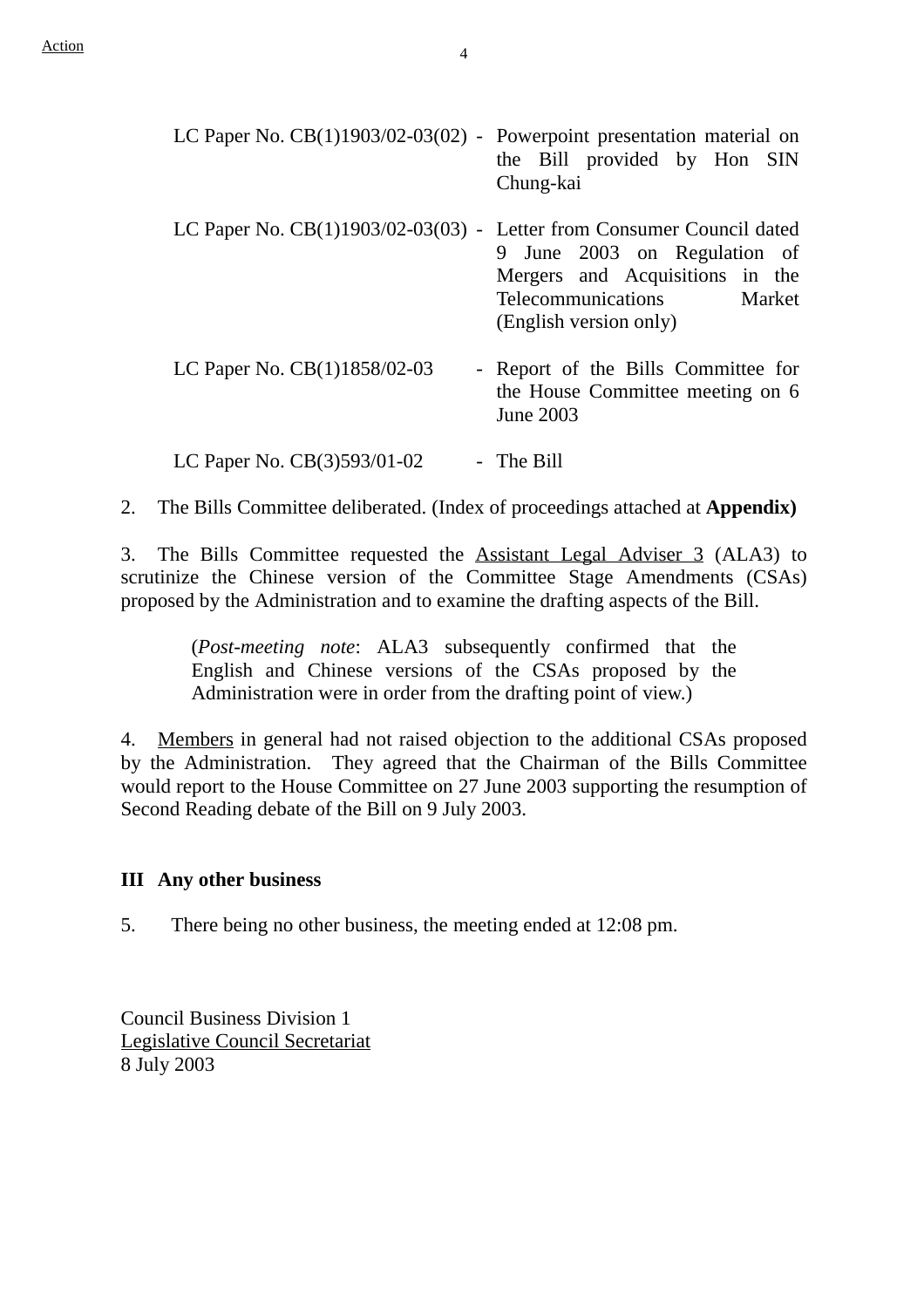### **Appendix**

### **Proceedings of the meeting of the Bills Committee on Telecommunications (Amendment) Bill 2002 on Tuesday, 24 June 2003, at 10:45 am in Conference Room B of the Legislative Council Building**

| <b>Time</b>                           | <b>Speaker</b>                                                                          | Subject(s)                                                                                                                                                                                                                                                                                                                                                                                                                                                                                                        | <b>Action Required</b> |
|---------------------------------------|-----------------------------------------------------------------------------------------|-------------------------------------------------------------------------------------------------------------------------------------------------------------------------------------------------------------------------------------------------------------------------------------------------------------------------------------------------------------------------------------------------------------------------------------------------------------------------------------------------------------------|------------------------|
| <b>Marker</b><br>$000000 -$<br>000115 | Chairman                                                                                | (a) Introductory remarks and confirmation of<br>minutes of meeting on 13 June 2003.<br>(b) Members noted the replacements sheets of<br>the updated marked-up copy<br>of the<br>Committee Stage Amendments (CSAs)<br>proposed by the Administration (as at 20<br>June 2003) to the Bill prepared by the Legal<br>Service<br>Division<br>(LC)<br>paper<br>No.<br>$CB(1)2052/02-03(01))$ and of the additional<br>CSAs proposed by the Administration (LC<br>Paper No CB(1)2025/02-03(02)) tabled at<br>the meeting. |                        |
| $000116 -$<br>000336                  | Chairman                                                                                | (a) Members examined the updated marked-up<br>copy of the CSAs proposed by the<br>Administration to the Bill (LC Paper No<br>$CB(1)2050/02-03(01)).$<br>(b) Clause 1 of the Bill and proposed sections<br>$2(1)$ , 6D and 7(4)                                                                                                                                                                                                                                                                                    |                        |
| 000337-<br>000647                     | Chairman<br>Administration                                                              | (a) Proposed section $7P(1)$<br>(b) Proposed section $7P(1A)$ : Time limit to<br>commence investigation of completed<br>M&As.<br>(c) Proposed sections $7P(2)$ to (5)                                                                                                                                                                                                                                                                                                                                             |                        |
| $000648 -$<br>001041                  | Chairman<br>Administration<br>Ms Emily LAU                                              | Proposed section 7P(6):<br>(a) Benefit to the public and TA's direction.<br>(b) Publication of TA's opinion, direction or<br>decision.                                                                                                                                                                                                                                                                                                                                                                            |                        |
| $001042 -$<br>002100                  | Chairman<br>Administration<br>Assistant<br>Legal<br>Adviser 3 (ALA3)                    | (a) Proposed sections $7P(7)$ and $7P(8)$ : TA to<br>conduct consultation and consider relevant<br>representations before forming an opinion,<br>issuing a direction or making a decision.<br>(b) Proposed sections $7P(9)$ and $(10)$                                                                                                                                                                                                                                                                            |                        |
| $002101 -$<br>005030                  | Chairman<br>Administration<br>Mr Albert CHAN<br>Ms Emily LAU<br>ALA3<br>Mr MA Fung-kwok | Proposed sections 7P(11), 7P(11A) to 7P(11C):<br>Capping the recovery of costs<br>(a)<br>and<br>expenses incurred by TA at \$200,000 per<br>case as specified in the new Schedule 3.<br>The recoverable amount specified in<br>(b)<br>Schedule 3 might be adjusted having                                                                                                                                                                                                                                         |                        |